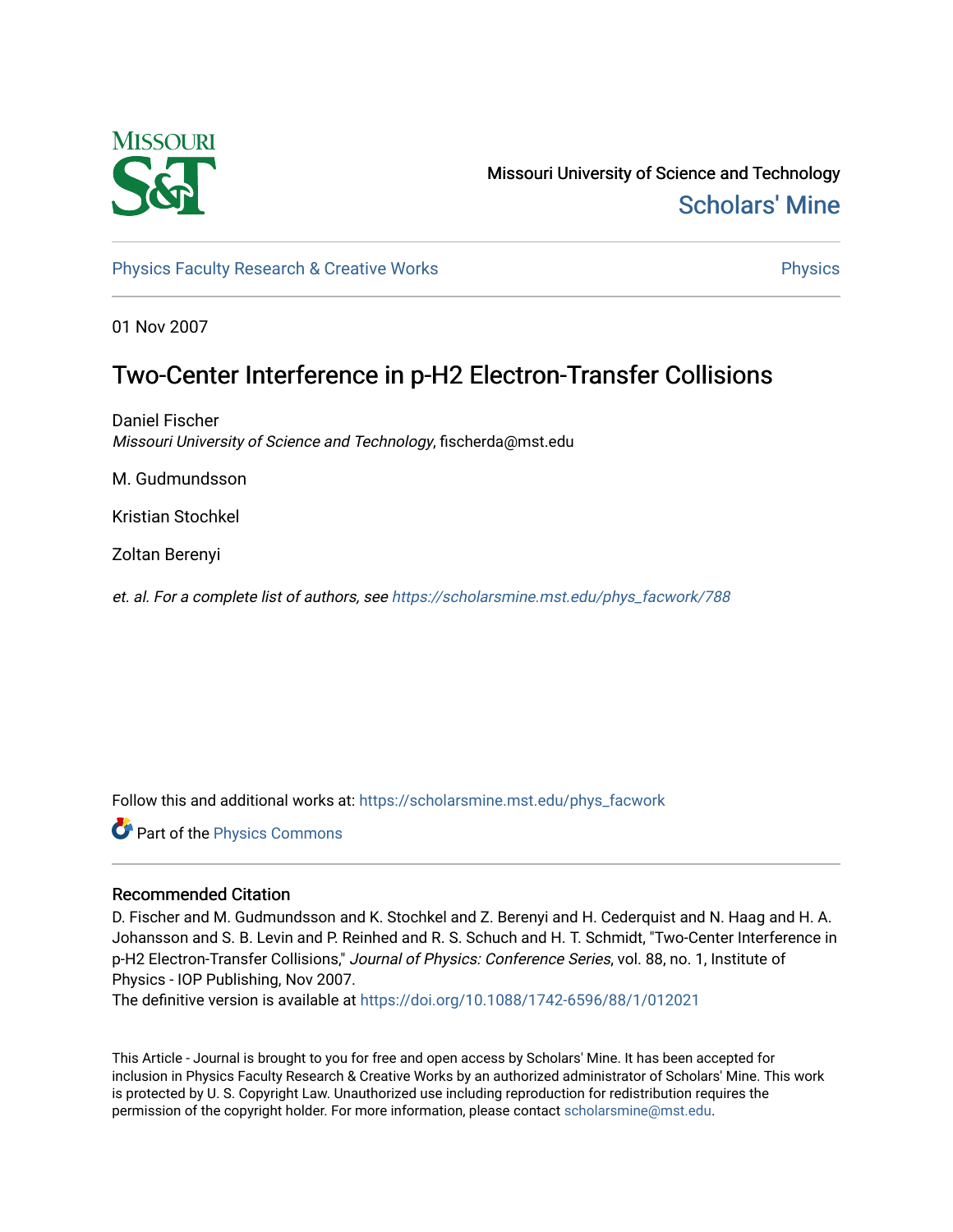# Two-center interference in p–H<sub>2</sub> electron-transfer collisions

To cite this article: D Fischer et al 2007 J. Phys.: Conf. Ser. **88** 012021

View the [article online](https://doi.org/10.1088/1742-6596/88/1/012021) for updates and enhancements.

### Recent citations

- [Single charge exchange in collision of fast](http://dx.doi.org/10.1142/S0218301315500950) [protons with hydrogen molecules](http://dx.doi.org/10.1142/S0218301315500950) Ebrahim Ghanbari-Adivi and Seyedeh Hedyeh Sattarpour
- [Eikonal approximation for single-electron](http://dx.doi.org/10.1080/00268976.2015.1021727) [capture from hydrogen molecules by](http://dx.doi.org/10.1080/00268976.2015.1021727) [proton impact](http://dx.doi.org/10.1080/00268976.2015.1021727) E. Ghanbari-Adivi and S.H. Sattarpour -
- [Periodic Variations in the Wavelength](http://dx.doi.org/10.5402/2012/174952) **[Distributions following Photon](http://dx.doi.org/10.5402/2012/174952)** [Interferences: Analogy with Electron](http://dx.doi.org/10.5402/2012/174952) **[Interferences](http://dx.doi.org/10.5402/2012/174952)** Maxime Vabre et al

# **IOP ebooks**™

Bringing you innovative digital publishing with leading voices to create your essential collection of books in STEM research.

Start exploring the collection - download the first chapter of every title for free.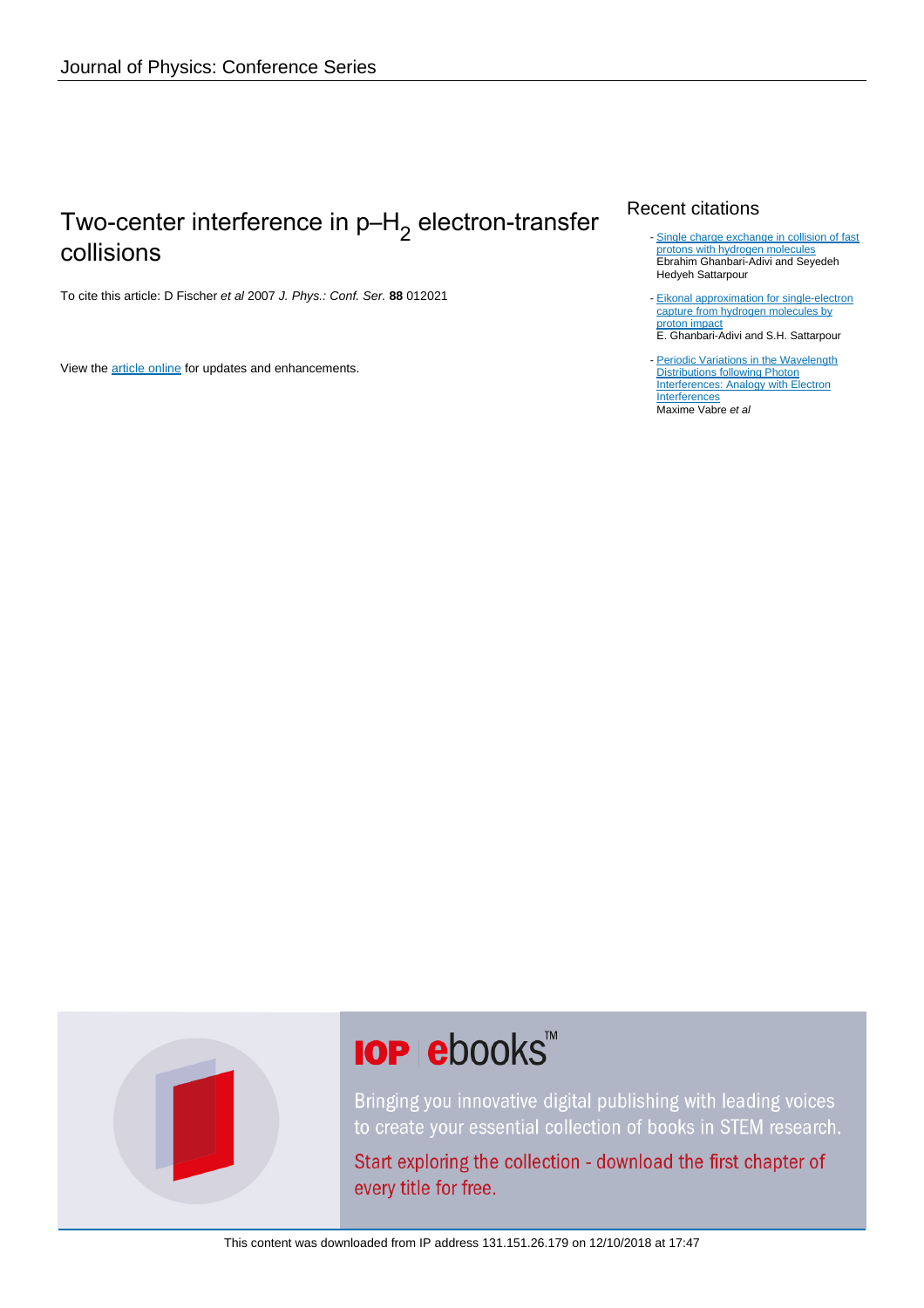Journal of Physics: Conference Series **88** (2007) 012021 doi:10.1088/1742-6596/88/1/012021

# Two-center interference in  $p-H_2$  electron-transfer collisions

### ${\bf D}$  Fischer<sup>1</sup>, M Gudmundsson<sup>1</sup>, K Støchkel<sup>1,3</sup>, Z Berenyi<sup>1</sup>, H  $\text{Cederquist}^1$ , N Haag<sup>1</sup>, H Johansson<sup>1</sup>, S B Levin<sup>2</sup>, P Reinhed<sup>1</sup>, R  $Schuch<sup>1</sup>$ , H T  $Schmidt<sup>1</sup>$

<sup>1</sup> Department of Physics, Stockholm University, Roslagstullsbacken 21, S-10691 Stockholm, Sweden

2 Institute of Physics, University of St. Petersburg, 198904 St. Petersburg, Russia

E-mail: fischer@physto.se

Abstract. We report on measurements of transfer excitation in collisions of 0.3-1.3 MeV protons with spatially oriented H<sup>2</sup> molecules. Evidences of two center interference are found in the angular distribution of the molecule after a transfer excitation process and directly in the projectile angular scattering distributions. These features can be explained in a way which is analogous to that for the interferences in Young's classical double slit experiment: The fast projectiles preferentially capture electrons close to either of the molecular nuclei, and thereby they change their momenta and de Broglie wavelengths. The waves emerging from the two 'slits' of the molecule interfere yielding the observed interference structure.

#### 1. Introduction

The phenomenon of interference due to a double slit is a clear manifestation of wave-like properties of radiation. Already in the first decade of the  $19<sup>th</sup>$  century, Thomas Young carried out his classical experiment [1], showing that the light emerging from two slits produces a characteristic fringe pattern on a screen. This observation contradicted Newton's 'corpuscular' theory but was consistent with a wave description of light. More than a hundred years later, after the advent of quantum theory and the postulation of the wave-particle dualism by de Broglie [2], the double-slit experiment was generally viewed as a "Gedankenexperiment", which if it could be performed would illustrate the consequences of the quantum mechanical wave-like behavior of moving particles like, e.g., electrons [3]. However, even though the wave character of electrons was demonstrated in diffraction experiments on crystal surfaces by Davisson and Germer [4] already in 1927, a real double slit experiment did not seem feasible due to the very short wavelength related to moving particles. As Feynman put it in his 1963 lectures, "the trouble is that the apparatus would have to be made on an impossibly small scale to show the effects we are interested in" [3]. Despite the doubts about the feasibility of such experiments, it was actually first performed already in 1961 for electrons [5], but considerably later (in 1988) for neutrons [6] and not until 1991 for atoms [7].

For diatomic molecules, the interference of particle waves emitted from the two nuclear centers was often compared to the diffraction on a double slit like in Young's experiment. One inherent

<sup>3</sup> Present address: Department of Physics and Astronomy, University of Aarhus, DK-8000 Aarhus C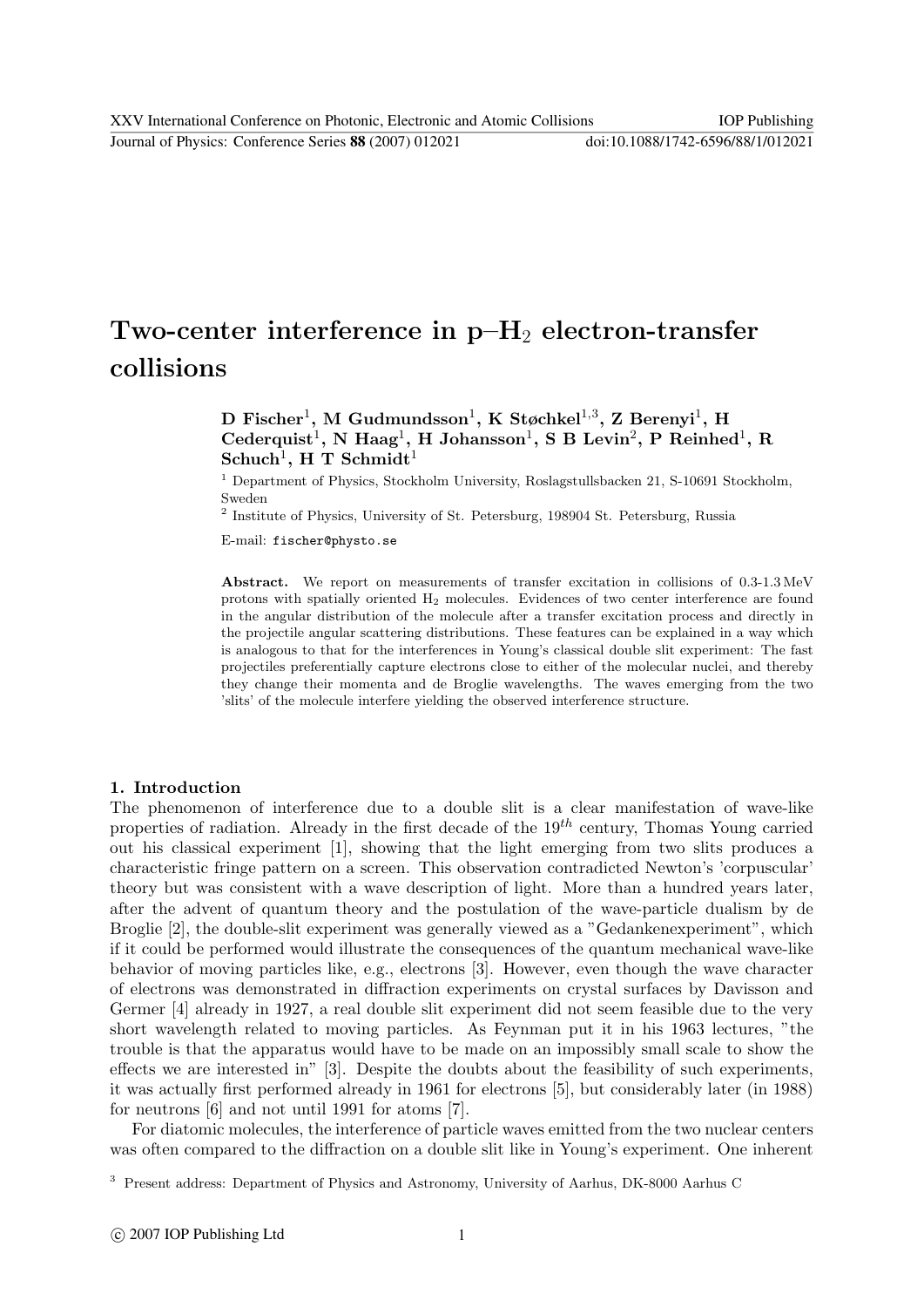| XXV International Conference on Photonic, Electronic and Atomic Collisions | <b>IOP</b> Publishing             |
|----------------------------------------------------------------------------|-----------------------------------|
| Journal of Physics: Conference Series 88 (2007) 012021                     | doi:10.1088/1742-6596/88/1/012021 |

advantage with molecules as particle wave sources is that the internuclear distance, i.e. the separations of the two slits, already are on atomic scales and thus also in the range of the wavelength of an electron traveling with an energy of several eV. Two-center interference effects with molecules have been predicted and observed in the case of photoionization [8, 9, 10] and electron capture [11, 12, 13, 14, 15, 16]. Recently interferences have also been found in the electron spectra due to heavy-ion [17, 18, 19] and electron [20] induced ionization of H2. Also for double electron capture in  $\text{He}^{2+}-\text{H}_2$  collisions followed by the autoionization of the projectile, interferences were observed and interpreted as scattering of the emitted electrons on the two remaining protons [21].

Here we present measurements of electron transfer from spatially oriented  $H_2$  to MeV protons. In fast collisions, electron-transfer is related to small impact parameters with respect to the target nuclei. Thus, the waves describing the motion of the outgoing neutralized projectiles are emerging from two small regions close to either nucleus. The superposition of the two projectile de Broglie waves is expected to result in interferences as in Young's optical two-slit experiment.

Electron capture in fast proton- $H_2$  collisions has been investigated theoretically by Tuan and Gerjuoy [11] and reexamined by other authors (e.g. [12, 13, 14, 22]). In these calculations interference between two capture amplitudes associated with the two centers of the molecule is found, and a phase factor between the two amplitudes

$$
\pm \exp\left(\vec{\alpha} \cdot \vec{\rho}\right) \tag{1}
$$

is obtained, where  $\vec{\alpha} = \vec{k}_{f} - \vec{k}_{i}$  is given by the difference between the final  $(\vec{k}_{f})$  and initial  $(\vec{k}_{i})$ projectile momentum and  $\vec{\rho}$  is the internuclear vector of the molecule. The  $\pm$  sign depends on the symmetry of the electronic wave function in the molecule and corresponds to the gerade and ungerade states, respectively.

The phase factor in (1) is precisely the factor which is expected in the above mentioned picture where interference is obtained in terms of two projectile de Broglie waves emerging from locations in close vicinities to the molecular nuclei. In the present work, we report on measurements of the projectile angular scattering distribution (which relates to  $\vec{\alpha}_{\perp}$ ) and the  $\vec{\rho}$ -dependent total transfer excitation cross section and discuss the resulting interference phenomena in some detail.

#### 2. Experiment

The experiment was carried out at the CRYRING [23] facility at the Manne Siegbahn Laboratory in Stockholm. The protons are injected at 300 keV in the magnetic storage ring, accumulated, accelerated, and electron cooled at the desired kinetic energy (in the present experiments 0.3, 0.7, 1.0, and 1.3 MeV). The projectile beam is intersected with a molecular  $H_2$  super-sonic gas jet [24], which provides target densities of about  $10^{11}$  molecules/cm<sup>3</sup> at a temperature of well below 1 K with a background pressure of  $10^{-11}$  mbar in the storage ring. Neutralized projectiles, which have captured a single electron from a target molecule, leave the storage ring after the next dipole magnet and hit a position sensitive micro-channel-plate detector situated 3.2 m behind the reaction region. The projectile deflection angle is determined from the position on the detector. Positive ions from the target are detected in coincidence with the neutralized projectiles with a COLTRIMS (COld Target Recoil Ion Momentum Spectroscopy) setup [25].

A drawing of the COLTRIMS set up is shown in figure 1 (details are found in [16, 26, 27]). The recoiling target ions are extracted by means of a homogeneous 20 V/mm electric field, perpendicular to the projectile and target beams. After passing a field-free drift region the recoil ions are detected with a second micro-channel plate with a position sensitive resistive anode. The momenta of the target ions along the extraction direction can be calculated by their time of flights, while the momentum components in the other dimensions are determined by the positions on the detector.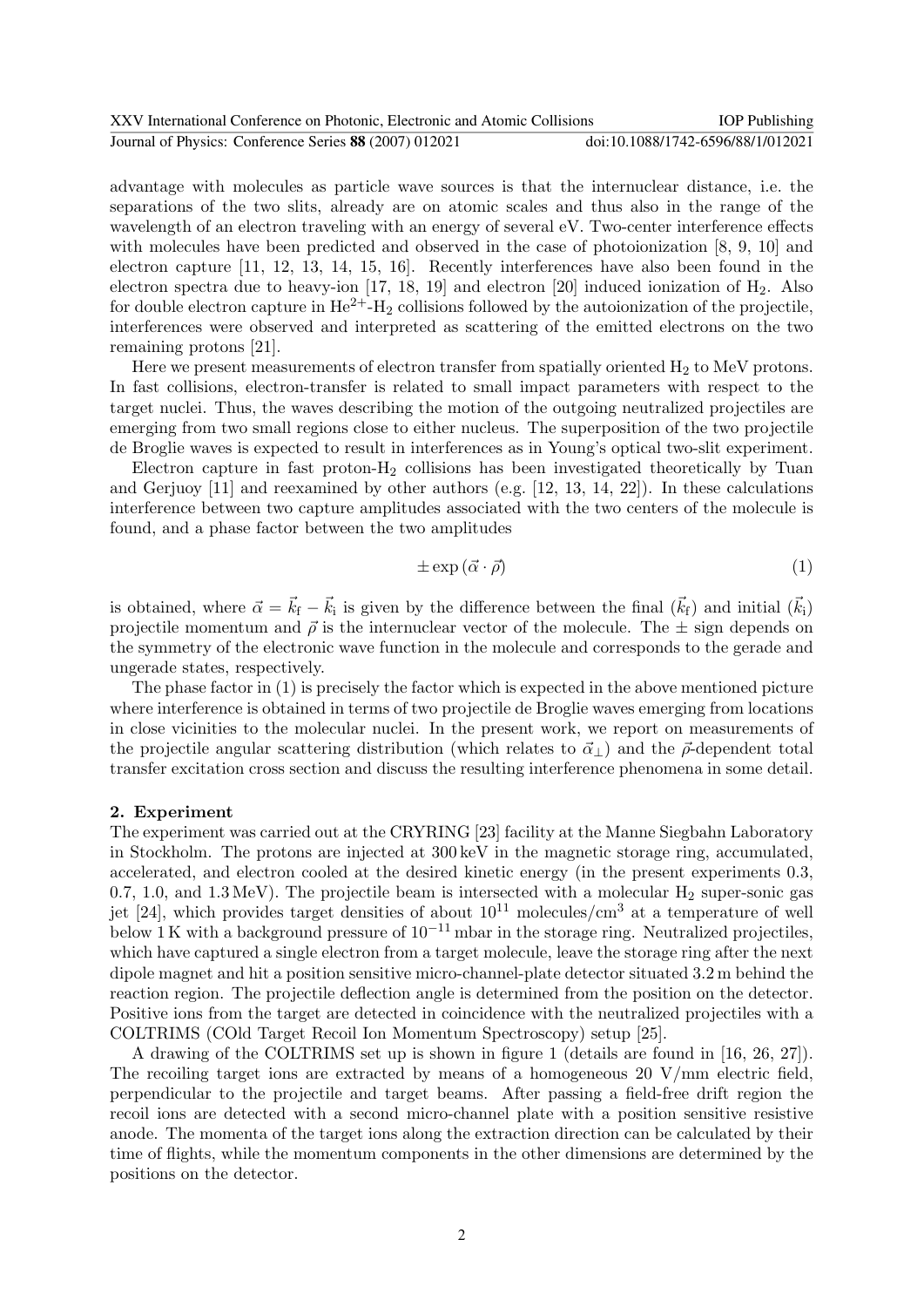

Figure 1. Experimental set up (see text).

In the density plot of figure 2 (a), the number of events is shown as a function of the time of flight and the distance r from the center of the distribution on the detector for 1 MeV proton- $H_2$ collisions. In this figure several regions of high intensity can be identified. There is a distinct, narrow maximum at a time of flight close to 575 ns with a small spatial width at the detector, i.e. with a narrow distribution in  $r$ . This peak is due to the capture of one electron in the collision between the projectile and the target creating a non-dissociating  $H_2^+$  molecular ion (which thus is in its electronic ground state,  $1s\sigma_{g}$ . There is another spatially and temporally narrow peak at a time of flight of about 410 ns. This peak is due to capture of one electron, where the  $H_2^+$ molecule is excited to the vibrational continuum of the  $1s\sigma_{g}$  state. This results in dissociation processes with low kinetic energy releases (typically  $\langle 1 \text{eV} \rangle$ ).

In the same figure, a half-ring shaped region of high intensity is also centered at flight times of 410 ns, with distances from the center of the position distribution up to  $r > 17$  mm. Here the molecule is excited to one of several possible repulsive states resulting in kinetic energy releases of typically 3 to 15 eV. From previous studies on dissociative collisions involving  $H_2^+$  [28, 29] it may be expected that the molecular ion dissociates predominantly via the  $2p\sigma_u$ ,  $2p\pi_u$ , and  $2s\sigma_g$ states. Also transfer ionization processes in which both electrons are removed promptly from the target yield protons in a similar energy range and may contribute to the data with up to about 20 % [30].

The direction of the momentum vector of a proton, which is emitted in a fast dissociation process, reveals the orientation of the molecular axis at the instant of the collision, as two



Figure 2. Intensity plots of the recoil ion yields as function of their time of flights and their radial positions  $r$  on the detector (with respect to the center of the position distribution). (a) is for  $1 \text{ MeV}$  proton-H<sub>2</sub> collisions, and (b) is for  $1.3 \text{ MeV}$  protons using a foil in the center of the recoil ion detector (see text).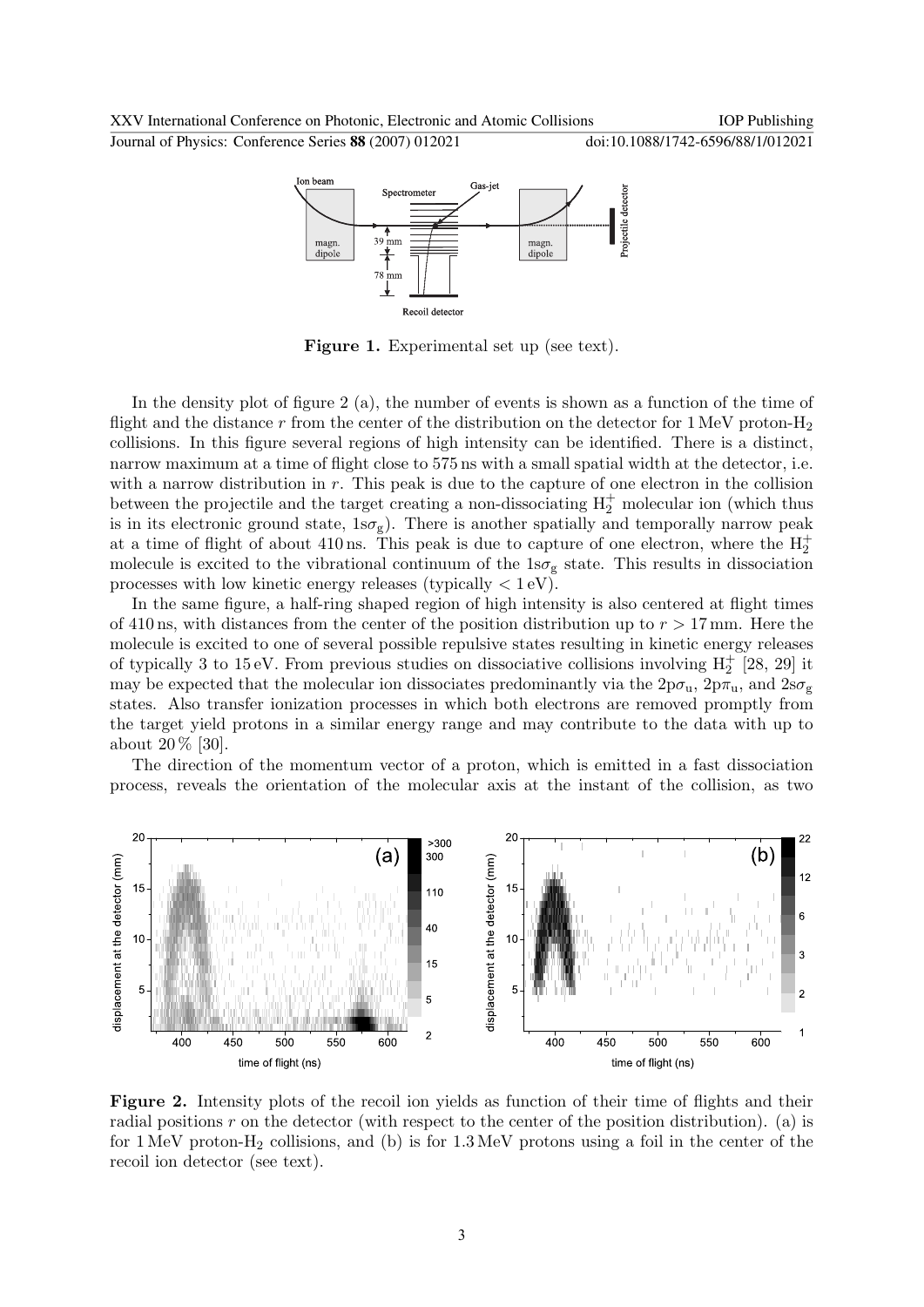| XXV International Conference on Photonic, Electronic and Atomic Collisions | <b>IOP</b> Publishing             |
|----------------------------------------------------------------------------|-----------------------------------|
| Journal of Physics: Conference Series 88 (2007) 012021                     | doi:10.1088/1742-6596/88/1/012021 |

conditions are fulfilled in the present energy range: (i) The recoil ion momentum, which is transferred from the projectile to the target system, is much smaller than the momentum which the proton gains through the dissociation process itself, and (ii) the molecular rotation is much slower than the dissociation process. As the projectile velocity is much higher than that of the vibrational motion, the two nuclear centers of the molecule can be regarded as having fixed positions during the collision process.

One experimental difficulty lies in the fact, that the cross section of electron capture is much smaller than the total electron loss probability of the target (dominated by ionization without electron capture) in the present energy range (about 5 orders of magnitude at a projectile energy of 1 MeV). In order to avoid random coincidences, the experiment would in principle have to be operated with low recoil ion count rates. However, we avoid such luminosity limitations by means of a foil in the center of the recoil ion detector. In this way, the detection of low-energetic recoil ions, which are mainly produced in direct target ionization events, is strongly suppressed (see figure 2 (b)). Protons emitted due to fast dissociation processes are only masked out by the foil when the molecule is oriented along the extraction direction. The data for this orientation may, however, be reconstructed due to the cylindrical symmetry of the experiment with respect to the projectile beam direction.

#### 3. Results and discussion

The experiment has been performed for four projectile energies between 0.3 and 1.3 MeV. In figure 3, the total cross section for transfer excitation leading to  $H_2^+$  dissociation is plotted as a function of the angle  $\vartheta$  between the molecular axis and the projectile beam direction. For all four energies, the experimental data features significant variation of the cross section with respect to the orientation of the molecule and there are maxima at 90◦ where the molecule is oriented perpendicular to the projectile beam. These maxima become more narrow with increasing projectile velocities and for the highest energy secondary maxima are measured for molecular orientations along the projectile beam.

These results may be qualitatively understood by considering changes in projectile momenta and de Broglie wavelengths at two spatially well defined regions around the nuclei of the  $H_2$ target molecules: For electron capture at high velocities  $v_p$  the longitudinal projectile momentum transfer is  $\alpha_{\parallel} = v_{\rm p}/2 - Q/v_{\rm p}$ , where the change of binding energies is Q (cf. e.g. [25]). According to expression (1) there is a longitudinal phase shift of  $\alpha_{\parallel} \rho_{\parallel} = \alpha_{\parallel} d \cos \vartheta$  (d is the internuclear separation of the molecule) between the two projectile waves emerging from the nuclear centers of the molecule. For small values of the transverse projectile momentum change  $\alpha_{\perp}$  (the main contribution to the capture cross section at high velocities) the superposition of these waves results in constructive interference when the phase shift  $\alpha_{\parallel} \rho_{\parallel}$  is equal to 0 (or to n2π where n is an integer). This is the case, e.g. when the molecular axis is perpendicular to the projectile beam and for such orientations maxima in the cross sections are observed. For molecular orientations other than 90° the phase shift is  $\alpha_{\parallel} \rho_{\parallel} \neq 0$ . Destructive interference then occurs when the phase shift is equal to  $\pi$  (or to  $(2n+1)\pi$  where n is an integer). For a projectile energy of 1.3 MeV, for instance, this is fulfilled for a molecular angle  $\vartheta$  of about 50 $\degree$ , where also a minimum in the experimental cross section is observed. Thus, this simplified picture describing the projectile final state as the superposition of two phase shifted outgoing waves readily accounts for the angular locations of the maxima and minima in the experimental cross sections. Note that this reasoning only considers the longitudinal phase shift and the scattering in the forward direction. A somewhat more detailed discussion would need to consider also transversal phase shifts (i.e. outgoing spherical rather than only planar projectile waves). Still, the simplified discussion yields the main experimental features.

In figure 3, the experimental results are compared to the model from [14] in which the molecule is described by a linear combination of atomic orbitals (LCAO) at a fixed internuclear distance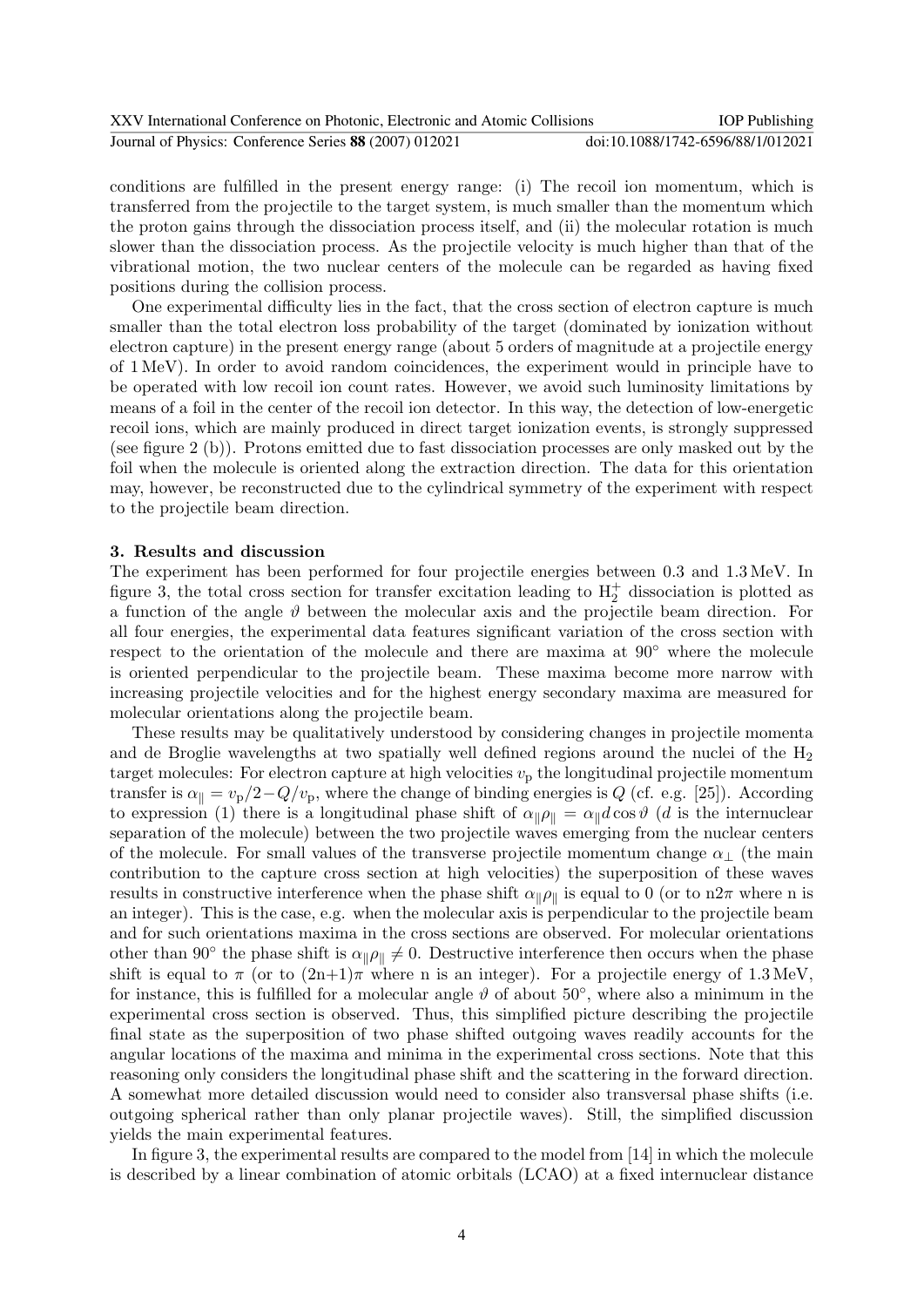| XXV International Conference on Photonic, Electronic and Atomic Collisions | <b>IOP</b> Publishing             |
|----------------------------------------------------------------------------|-----------------------------------|
| Journal of Physics: Conference Series 88 (2007) 012021                     | doi:10.1088/1742-6596/88/1/012021 |

of 1.4 a.u. For the capture process, atomic Brinkman-Kramers amplitudes are used. If the atomic transfer probabilities are added incoherently, no angular dependence of the cross section appears in their calculations as indicated by the dotted lines in the graphs. This indicates again, that the present oscillations in the experimental transfer excitation (and dissociation) cross sections are due to quantum mechanical interferences and independent of trivial geometrical effects. The full curves show, as comparisons, the calculated cross sections for single-electron capture (without excitation and dissociation of the  $H_2^+$  molecule) in which the interference term is included. Here strong angular variations are observed and the general agreement with the present experimental data is good. This agreement becomes better also on a quantitative level when the projectile energy is increased as expected from a theoretical point of view (the Brinkman-Kramers approximation is better fulfilled at higher velocities).

The comparison of experimental results on transfer excitation with theoretical results on single-electron capture naturally raises the question as to what extent the excitation of the molecular ion contributes to the orientation dependence. This question was analyzed in detail in [22] where this two-electron process was treated as a two-step process in the independentelectron approximation. While it was found that the excitation process does depend on the molecular orientation, the final result was that the expected orientation dependence is very similar for single-electron capture and transfer excitation. The authors of [22] further pointed out that the inclusion of electron correlation effects would allow for a one-step mechanism in which the  $H_2^+$  ion is promoted to an ungerade excited dissociating state. Interestingly, such a mechanism would give a reversed molecular-alignment dependence with respect to that of the present results, to that of an earlier study on  $O^{8+}$ -H<sub>2</sub> collisions [15], and to that of the



**Figure 3.** Cross sections for electron transfer with subsequent fast dissociation of  $H_2^+$  as functions of the initial  $H_2$  orientation.  $\vartheta$  is defined as the angle between the molecular axis and the projectile beam. Circles are experimental data from [16], the curves show results using the model for single electron capture (without dissociation) by [14] including (solid curves) and excluding (dotted curves) the interference term.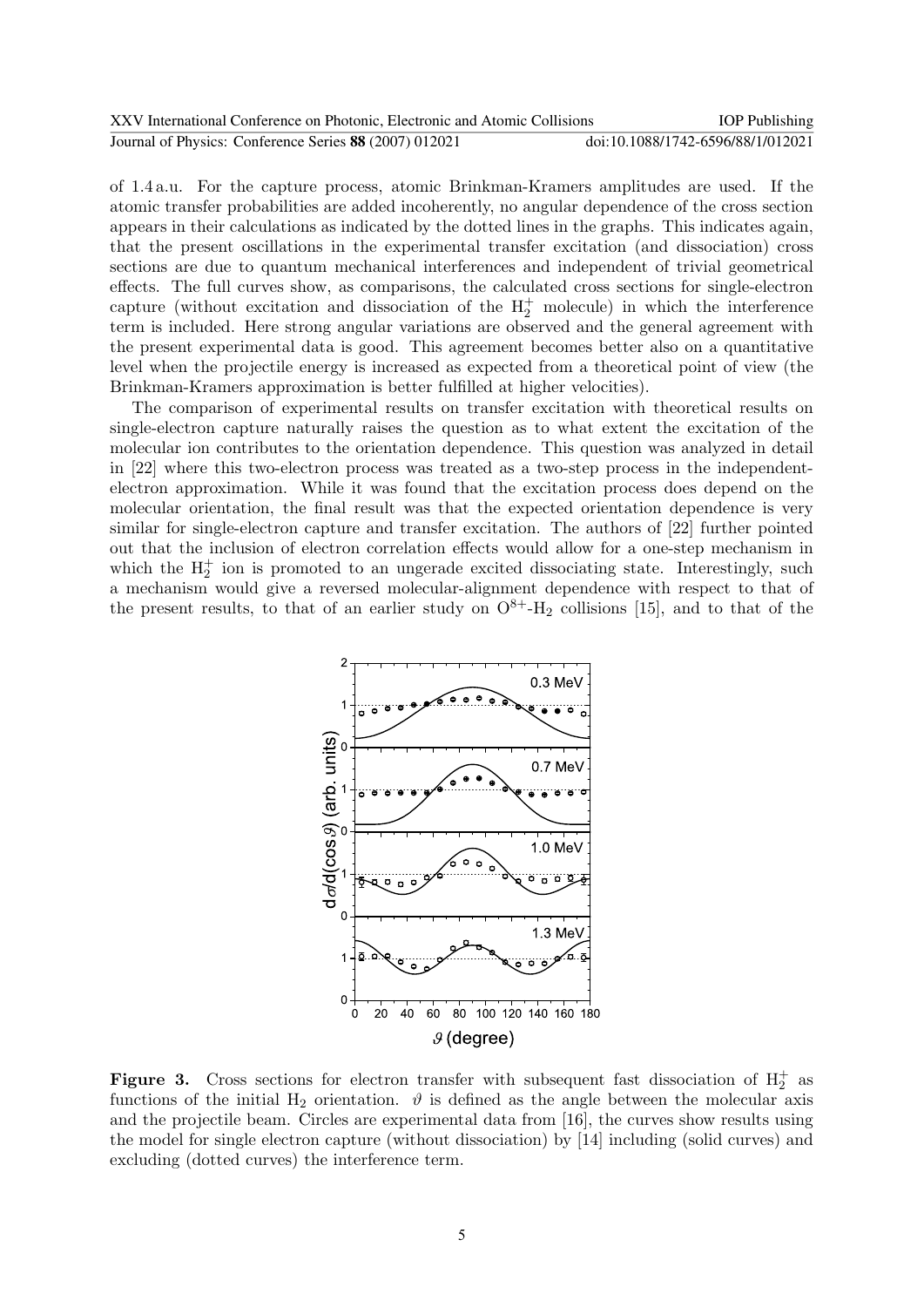Journal of Physics: Conference Series **88** (2007) 012021 doi:10.1088/1742-6596/88/1/012021



Figure 4. Modified projectile angular scattering distributions (see text) for a molecular orientation of  $90^{\circ} \pm 5^{\circ}$  (filled circles) and  $50^{\circ} \pm 5^{\circ}$  (open triangles).

independent-electron approximation. In fact, already the authors of [22] concluded that the experimental results from [15] are consistent with the independent electron excitation picture, and such a conclusion could apply also to the present results.

In the simplified picture above, the projectile final state wave packet is discussed in terms of a superposition of two plane waves. However, the waves emerging from the two molecular centers should be better described as being spherical. The superposition of two spherical waves in turn gives rise to an interference pattern at the projectile detector as a function of the scattering angle [12] similar to the results of the original optical double-slit experiment by Young. The direct observation of the interference of the outgoing projectile waves requires a very low beam emittance, as the projectile scattering angle between two bright fringes may be very small (0.34 mrad is expected for a projectile energy of 1.3 MeV).

In the case of one run at 1.3 MeV, a very narrow projectile beam was achieved and a width of 0.9 mm was obtained on the projectile detector 3.2 m behind the reaction region. This corresponds to an upper limit of the angular resolution of 0.28 mrad. In figure 4 the cross section is shown as a function of the modified scattering angle, which is the angle between the projectile axis and the projection of the projectile final state momentum vector onto the plane of the molecular axis and the projectile beam. This corresponds to a projection of the two-dimensional diffraction pattern on the axis perpendicular to the fringe structure and in this representation oscillations due to interference should in principle be visible. The experimental data plotted in this graph contains events with kinetic energy releases below about 16 eV, due to limitations in resolution at higher energies (trajectories far from the center in the time-of-flight spectrometer).

For a molecular orientation of 90° (filled circles in the graph) there is a maximum in the forward direction, i.e. at a projectile scattering angle of 0 mrad. No secondary maximum is observed, where the first bright fringe would be expected (at 0.34 mrad). This is, however, due to the fact that the cross section decreases strongly with increasing scattering angle such that there are hardly no counts in this angular range at the present level of statistics. For molecular angles of about 50◦ (open triangles), where the destructive interference is observed in the total cross section (cf. figure 3), there is a maximum expected at scattering angles of about 0.15 mrad while there should be a minimum in the forward direction. Again there are no distinct corresponding structures in the cross section which is mainly related to the experimental resolution, the integration over a range of angular orientations of the target molecule  $(\pm 5^{\circ})$  and possibly also due to variations in the actual internuclear separations in the  $H_2$  molecule due to vibrations. Still, the data for the two molecular orientations are distinctly different. For molecular orientations of 50° the data is about 30% wider than in the 90° case. This effect is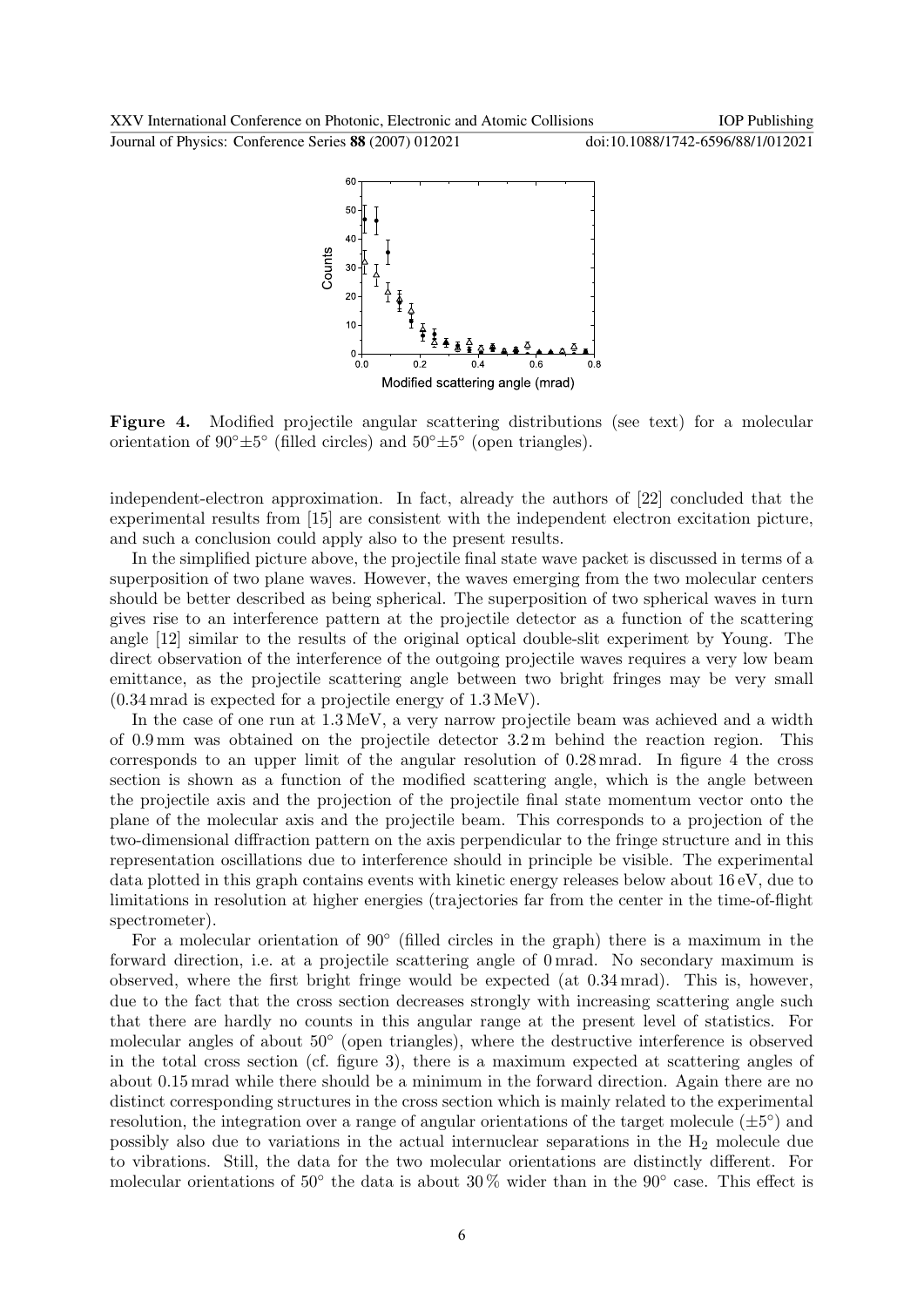| XXV International Conference on Photonic. Electronic and Atomic Collisions | <b>IOP</b> Publishing             |
|----------------------------------------------------------------------------|-----------------------------------|
| Journal of Physics: Conference Series 88 (2007) 012021                     | doi:10.1088/1742-6596/88/1/012021 |

evidence of two-slit interference in direct analogy to Young's optical experiment.

#### 4. Conclusion

We have measured the transfer excitation process in collisions of  $0.3{\text -}1.3\,\text{MeV}$  protons and H<sup>2</sup> molecules. Both the molecular orientation and the projectile deflection angle have been determined experimentally. In the experimental cross section, a strong dependence on the molecular orientation is found. This can be understood in a simple picture as the result of quantum mechanical interference of the two projectile de Broglie waves emerging from the molecular nuclei. The experimental results have been compared to a model developed by Wang et al [14] and qualitative agreement has been found. Further, the projectile angular distributions for two different molecular target orientations have been measured. The comparison of these angular distributions shows in a direct way the effect of quantum mechanical interference at the projectile detector.

It is worth mentioning, that the two-slit scenario of the experiment described here is very different to those of ionization experiments of molecules found e.g. in [17, 18, 19]. In the latter cases the wavelength  $\lambda$  and the slit distance d are typically of similar magnitude. Constructive interference occurs for  $\varphi = n \cdot \lambda/d$  (*n* can be any positive integer or 0), thus, maxima are expected at angles  $\varphi$  in the order of radians. In our experimental situation, however, the de Broglie wavelength of the projectile is more than three orders of magnitude smaller than the slit distance i.e. the internuclear separation of the molecule. This leads to interference fringes which are very close to each other in the range well below 1 mrad. The variation of the total cross section with the molecular orientation could still be observed in the present experiment, as the product of the longitudinal projectile momentum change  $\alpha_{\parallel}$  and the internuclear distance d is of the order of  $\pi$ .

#### Acknowledgments

This work is supported by the Knut and Alice Wallenberg Foundation, and the Swedish Research Council.

#### References

- [1] T. Young, A Course of Lectures on Natural Philosophy and the Mechanical Arts, Johnson, London, 1807
- [2] L. de Broglie, Nature (London) 112, 540 (1923)
- [3] R. P. Feynman, R. B. Leighton and M. Sands, The Feynman Lecture on Physics, Addison-Wesley, 1963
- [4] C. J. Davisson and L. H. Germer, Phys. Rev., 30, 707 (1927)
- [5] C. Jönsson, Zeitschrift für Physik, 161, 454 (1961)
- [6] A. Zeilinger, R. Gähler, C. G. Shull, W. Treimer and W. Mampe, Rev. Mod. Phys. **60**, 1067 (1988)
- [7] O. Carnal and J. Mlynek, Phys. Rev. Lett. 66, 2689 (1991)
- [8] H. D. Cohen and U. Fano, Phys. Rev. 150, 30 (1966)
- [9] M. Walter and J. S. Briggs, J. Phys. B 32, 2487 (1999)
- [10] R. Dörner et al , Phys. Rev. Lett. **81**, 5776 (1998)
- [11] T. F. Tuan and E. Gerjuoy, Phys. Rev. 117, 756 (1960)
- [12] N. C. Deb, A. Jain, and J. H. McGuire, Phys. Rev. A 38, 3769 (1988)
- [13] R. Shingal and C. D. Lin, Phys. Rev. A 40, 1302 (1989)
- [14] Y.D. Wang, J.H. McGuire, R.D. Rivarola, Phys. Rev. A 40, 3673 (1989)
- [15] S. Cheng, C.L. Cocke, V. Frohne, E.Y. Kamber, J. H. McGuire, Y. D. Wang, Phys. Rev. A 47, 3923 (1993) [16] K.Støchkel, et al , Phys. Rev. A 72, 050703(R) (2005)
- [17] N. Stolterfoht et al , Phys. Rev. Lett. 87, 023201 (2001); N. Stolterfoht, B. Sulik, B. Skogvall, J. Y. Chesnel, F. Frémont, D. Hennecart, A. Cassimi, L. Adoui, S. Hossain, and J. A. Tanis, Phys. Rev. A 69, 012701 (2004)
- [18] Deepankar Misra, U. Kadhane, Y. P. Singh, L. C. Tribedi, P. D. Fainstein, and P. Richard, Phys. Rev. Lett. 92, 153201 (2004); Deepankar Misra, A. Kelkar, U. Kadhane, Ajay Kumar, and Lokesh C. Tribedi, Phys. Rev. A 74, 060701(R) (2006)
- [19] C. Dimopoulou *et al*, J.Phys. B **38**, 593 (2005)